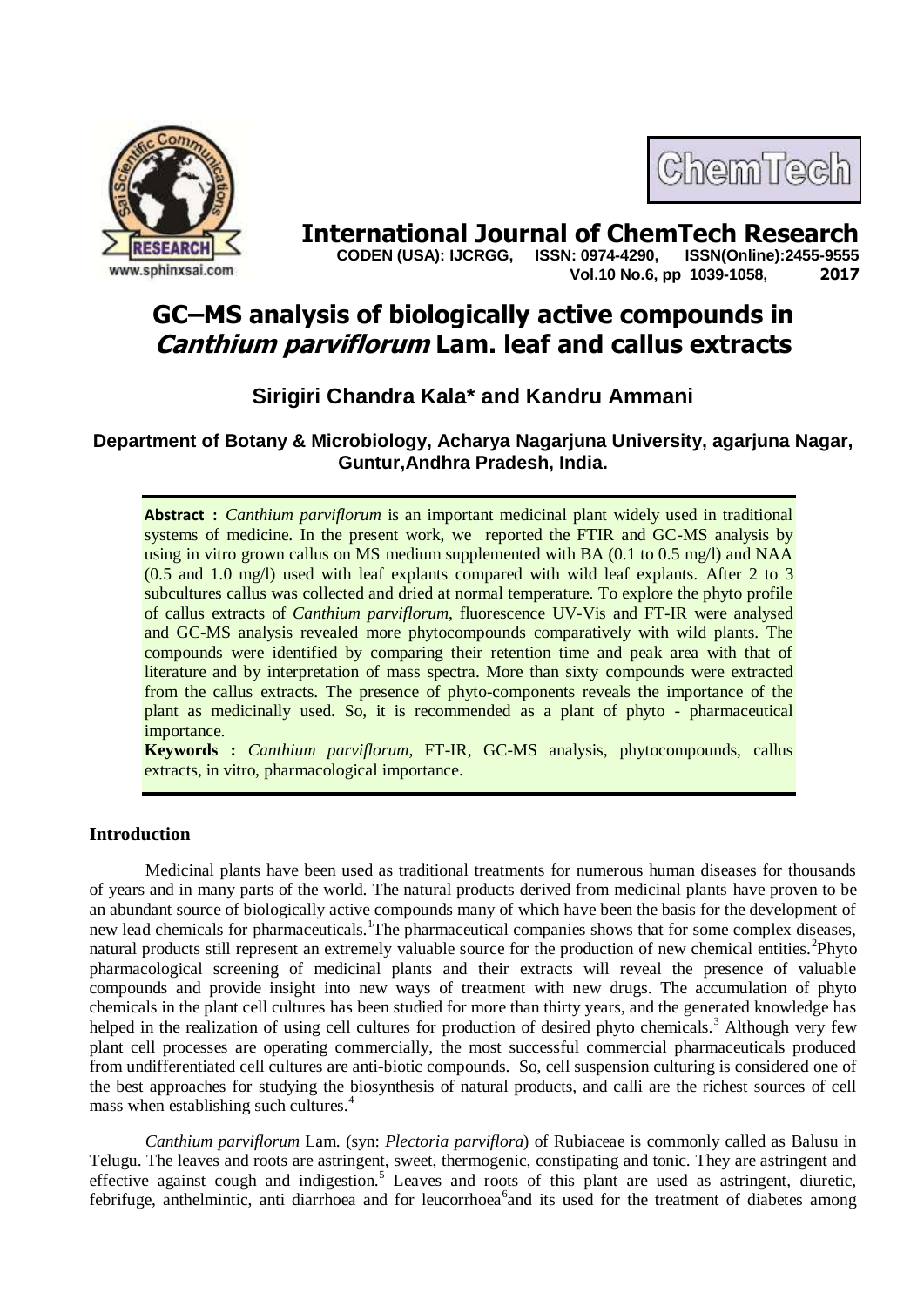major tribal groups in South Tamilnadu.<sup>7</sup> Tribes of Orissa state in India use fruits of this plant to treat headache. Traditionally the roots and leaves are used to cure vitiated conditions of Kapha in fever and constipation.<sup>8</sup>

### **Material & methods**

#### **Callus culture***.*

Fresh, young leaf material was collected and washed thoroughly under running tap water to remove dust particles. Leaf explants was excised aseptically and cultured on MS (Murashige & Skoog)<sup>9</sup>medium(1962) supplemented with BA (Benzyl adenine) (0.2 mg/l) and NAA (Naphthalene acetic acid) (0.5 and 1.0 mg/l).

#### **Extraction from Callus Cultures**

6 - 8 week-old callus derived from the leaf cuttings were collected and 25g of wild leaf explants taken after dried in an oven at  $40 \pm 1^{\circ}$  c for 5 hours. 25g of leaf callus powder were extracted with 150 ml of solvent ethyl acetate and methanol for 24 h by using Soxhlet apparatus. 100 mg / ml were prepared by redissolving the extracted powder in the same solvent which was used in the extraction. This callus extracts was used for FTIR and GC-MS analysis.

#### **Spectroscopic analysis**

For UV-Vis and FT-IR spectrophotometer analysis, the crude extracts and wild plant leaf extracts were centrifuged at 3000 rpm for 10 min and filtered through Whatmann No. 1 filter paper by using high pressure vacuum pump. The sample is diluted to 1:10 with the same solvent. The extracts were scanned in the wavelength ranging from 1100-3000 nm using Perkin Elmer Spectrophotometer and the characteristic peaks were detected. FT-IR analysis was performed using Perkin Elmer Spectrophotometer system, which was used to detect the characteristic peaks and their functional groups. The peak values of the UV-Vis and FT-IR were recorded. Each and every analysis was repeated twice for the spectrum confirmation.

#### **Procedure**

The GC-MS analyses were carried out in a GC Model: 7890A GC System, MS: 5975C Inert MSD with Triple Axis Detector. Gas chromatograph fitted with a DB1 (methylphenylsiloxane, 30 m  $\times$  0.25 mm i.d.) capillary column. The MS operating parameters were as follows: ionization potential 70 eV; ion source temperature 200°C; quadrupole 100°C, solvent delay 6.0 min , scan speed 2000 amu/s, total MS running time 35min. and Mass Scan Range: 30 to 600m/z, eV voltage 3000 volts. The concentrated extract is injected into the GC/MS instrument (HP-5MS 30m\*0.25um\*0.25 Agilent Technologies Part No: 19091S-433).

The sample is volatilized at the injection port and eluted through a capillary column under increasing temperature. As the sample moves through the column, various components are separated due to their affinity for the stationary phase of the column and can be identified by retention time. Each chemical component in a sample has a distinct retention time measured in minutes, shown in a peak on a graph. The integrated peak is correlated to the concentration of the chemical. A mass selective detector breaks up each chromatographic component into fragment ions, which are shown by their abundance, with each ion represented as a vertical line in increasing molecular weight. The height of each line corresponds to the abundance of that ion. The resulting mass spectrum is unique to that chemical. This mass spectrum forms a ""fingerprint"" that can identify the compound by a computer search of mass spectra. A computer search of the mass spectra corresponding to all the chromatographic peaks for a sample should yield a statistical match for nicotine at a 12·9 min retention time value. First, there is a ""Scan"" mode which looks at all the constituents of a sample, listing whatever chemical components are present

#### **Compound Identification**

Components of the ethyl acetate, methanol extracts were identified by comparison of their mass spectra and retention indices with those published in the literature and contained in The National Institute of Standard and Technology (NIST) library database. Library Version: 2.0 MS computer library.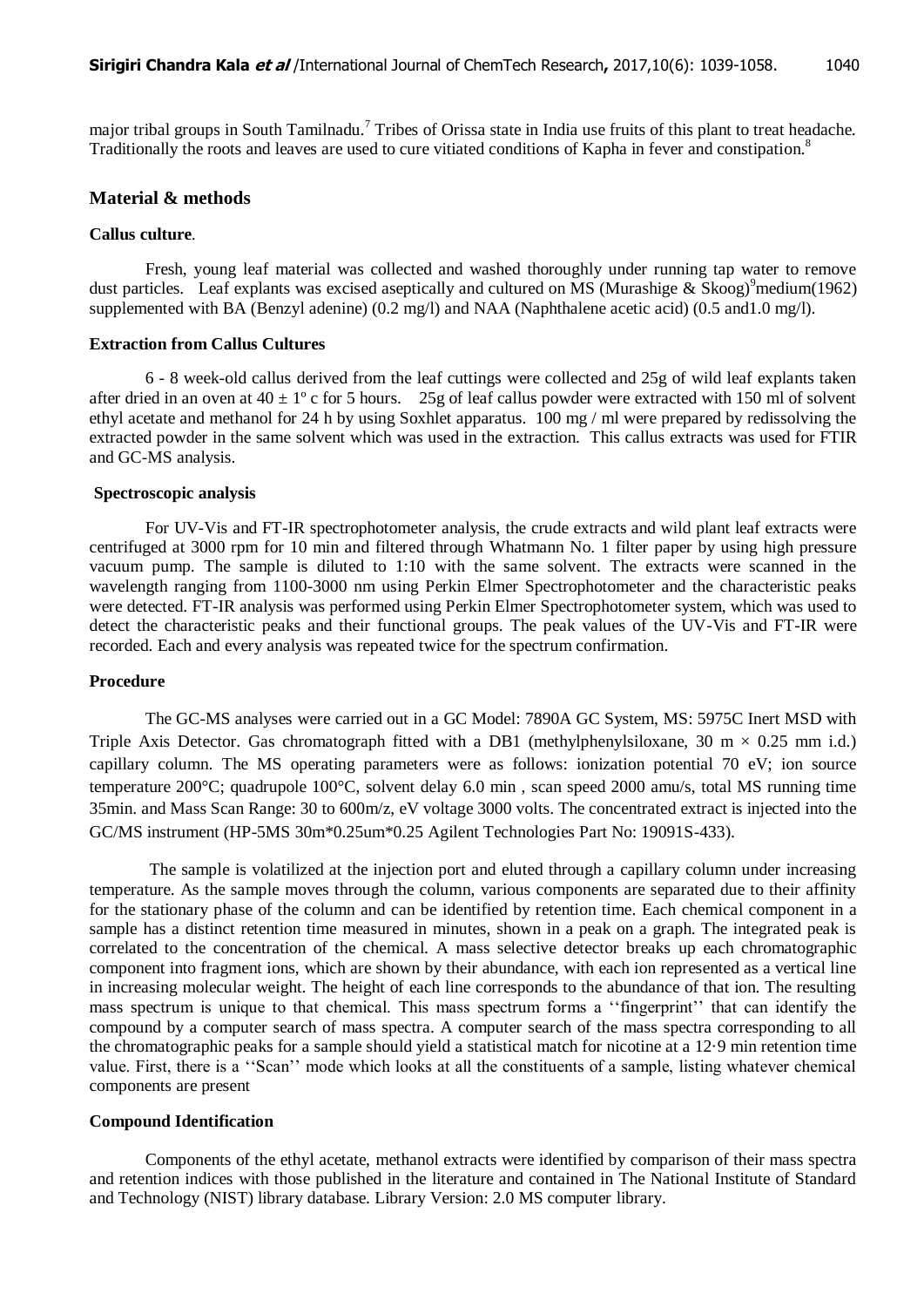## **Results**

The FTIR (Fourier Transform Infrared Spectrometer) was performed from the plant callus extract of *Canthium parviflorum* to analyse the functional group. In *Canthium parviflorum* extract IR spectrum shows strong absorption peaks at 1651.07 cm-1, 1112.93 cm-1, 1735.93cm-1, 2040.69cm-1, 2216.21cm-1, 2524.82 cm-1, 2835.36 cm-1, 2947 cm-1, 3302 cm-1 which corresponds to alkene (C=C) and ether (C-O) groups (Table. 1 and Fig. 1).



**Fig 1 FTIR spectrum of callus extracts** *Canthium parviflorum.*

| Table 1: FT-IR peak values with functional groups in callus extract of Canthium parviflorum. |  |  |  |
|----------------------------------------------------------------------------------------------|--|--|--|
|                                                                                              |  |  |  |

| Peak    | <b>Functional Group</b>                                             |
|---------|---------------------------------------------------------------------|
|         |                                                                     |
| 1112.93 | Aliphatic amines (C-N Stretch) Alcohols, carboxylic acid,           |
|         | esters, ethers (C-O Stretch)                                        |
| 1450.47 | Aromatics (C-C Stretch (in-ring)                                    |
| 1556.55 | Primary amines                                                      |
| 1645.28 | Alkenes(-C=C-Stretch), Aldehydes, saturated aliphatic (C=O Stretch) |
| 2042.62 | Alkanes (C-H Stretch); Alkanes (terminal) (-(triple bond)           |
|         | (C-H:C-H stretch)                                                   |
| 2520.96 | Primary, secondary amines, amides (N-H Stretch)                     |
| 2839.22 | Alkanes (C-H Stretch); Alkanes (terminal)(-(triple bond) (C-H:C-H   |
|         | stretch); Primary, secondary amines, amides                         |
| 2951.09 | Alkanes (C-H Stretch)                                               |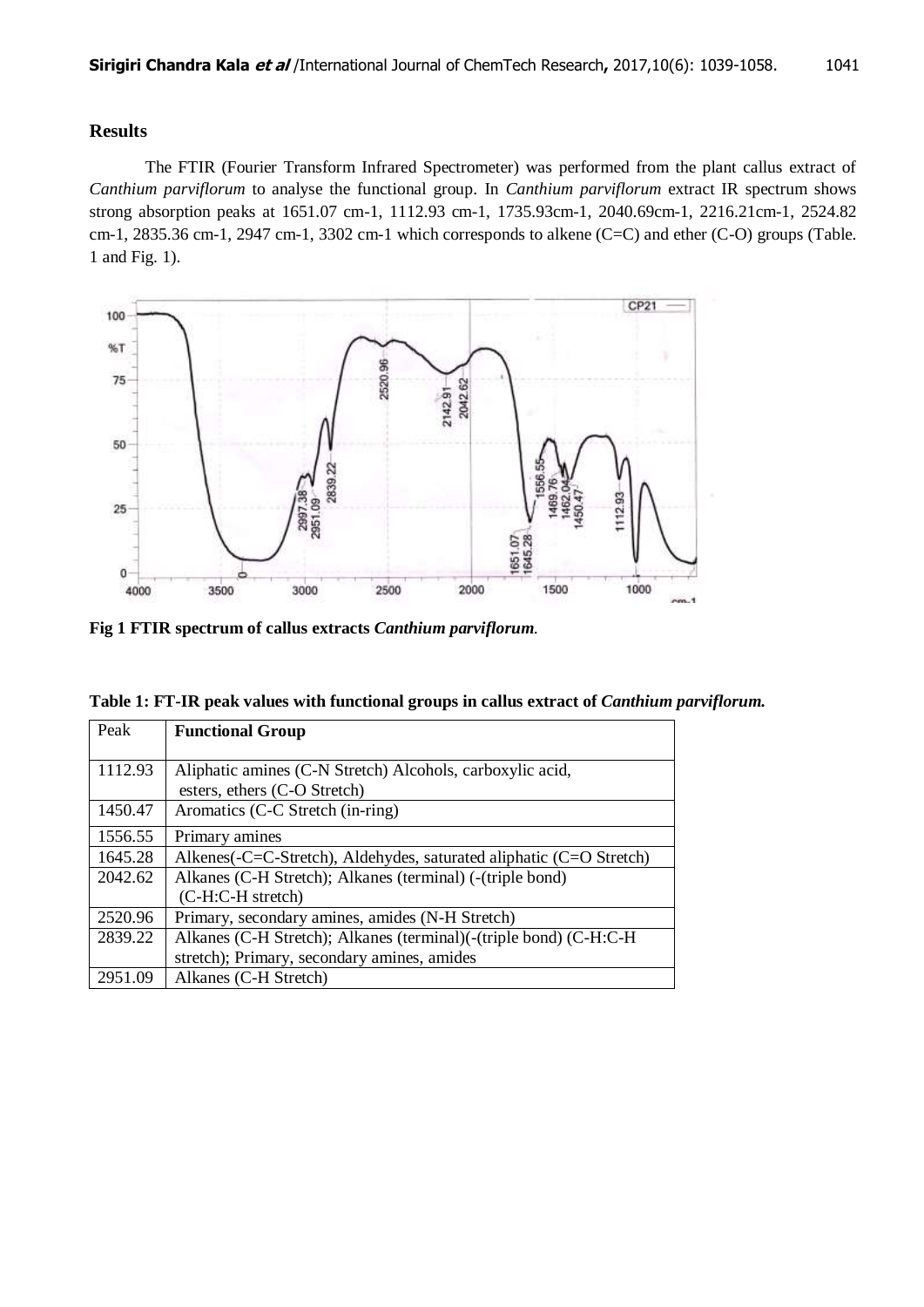

**Fig 2 GC MS analysis of leaf methanol extract of** *Canthium parviflorum*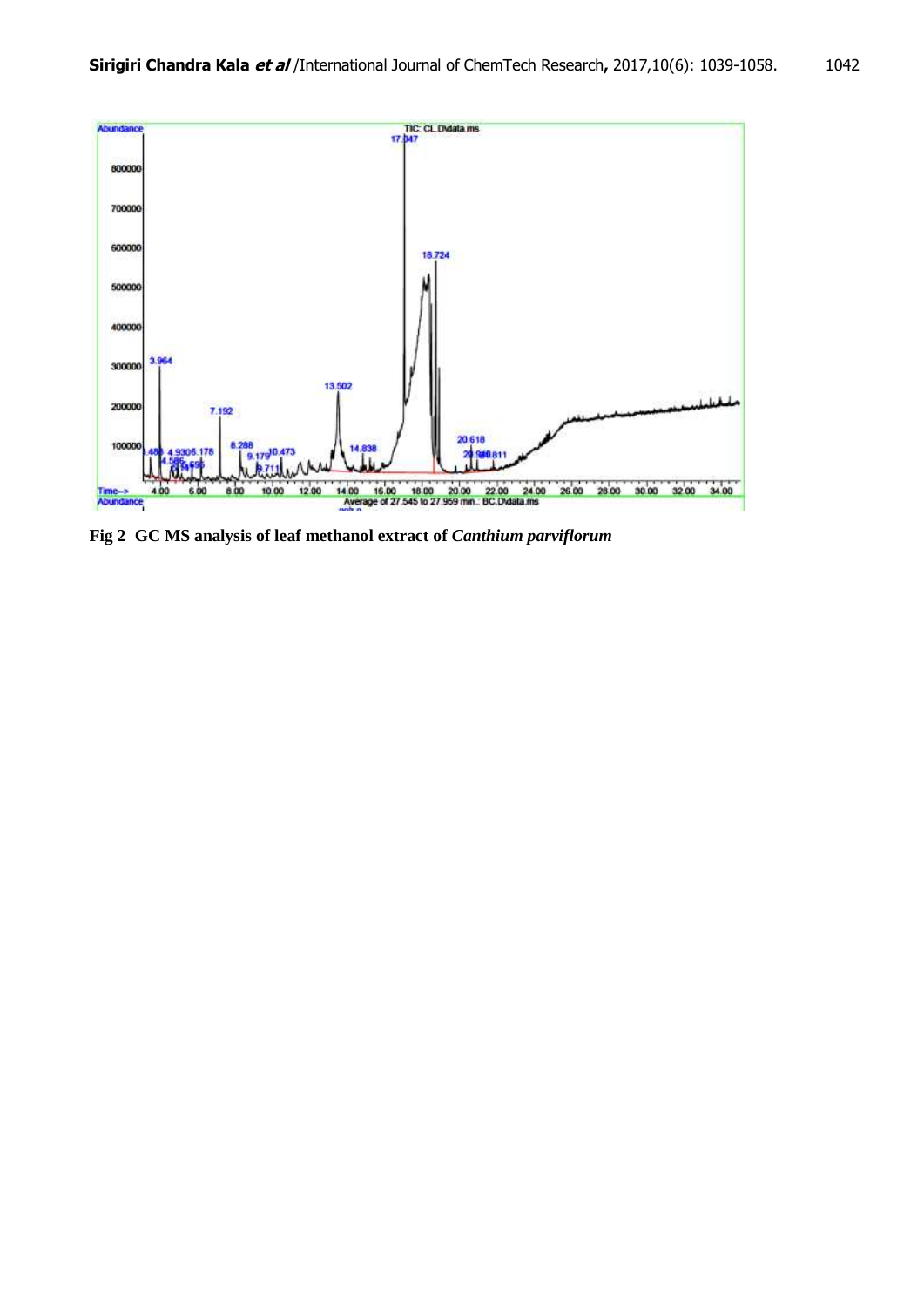| No. | $\mathbf R$<br>T | Name of the<br>compound            | <b>Molecula</b><br>r<br>formula | <b>Molec</b><br>ular<br>Weigh | <b>Peak</b><br>area<br>$\frac{6}{6}$ | <b>Structure</b> | <b>Biological activity</b>                                                                 |
|-----|------------------|------------------------------------|---------------------------------|-------------------------------|--------------------------------------|------------------|--------------------------------------------------------------------------------------------|
| 1.  |                  | 2-Propanone, 1,3-<br>dihydroxy     | C3H6O3                          | 90                            |                                      | OН<br><b>TOH</b> | cholinesterase inhibitor drugs                                                             |
| 2.  |                  | 2-Cyclopenten-1-one,<br>2-hydroxy- | C5H6O2                          | 98                            |                                      |                  | Antimicrobial,<br>Anti-inflammatory,<br>Anticancer, Dieruretic                             |
| 3.  |                  | Glycerin                           | <b>C3H8O3</b>                   | 92                            |                                      | OH<br>HO.        | cough syrups, elixirs and expectorants,<br>toothpaste, mouthwashes, skin care<br>products, |
| 4.  |                  | 2H-Pyran-2,6(3H)-<br>dione         | C5H4O3                          | 112                           |                                      |                  | Antiallergic activity                                                                      |
| 5.  |                  | Cyclohexanone, 4-<br>hydroxy-      | C6H10O2                         | 114                           |                                      | oн               | antioxidant capacities                                                                     |
| 6.  |                  | Benzeneacetaldehyde                | C8H8O                           | 120                           |                                      |                  | Antimicrobial                                                                              |

**Table: 2GC MS analysis of leaf methanol extract of** *Canthium parviflorum*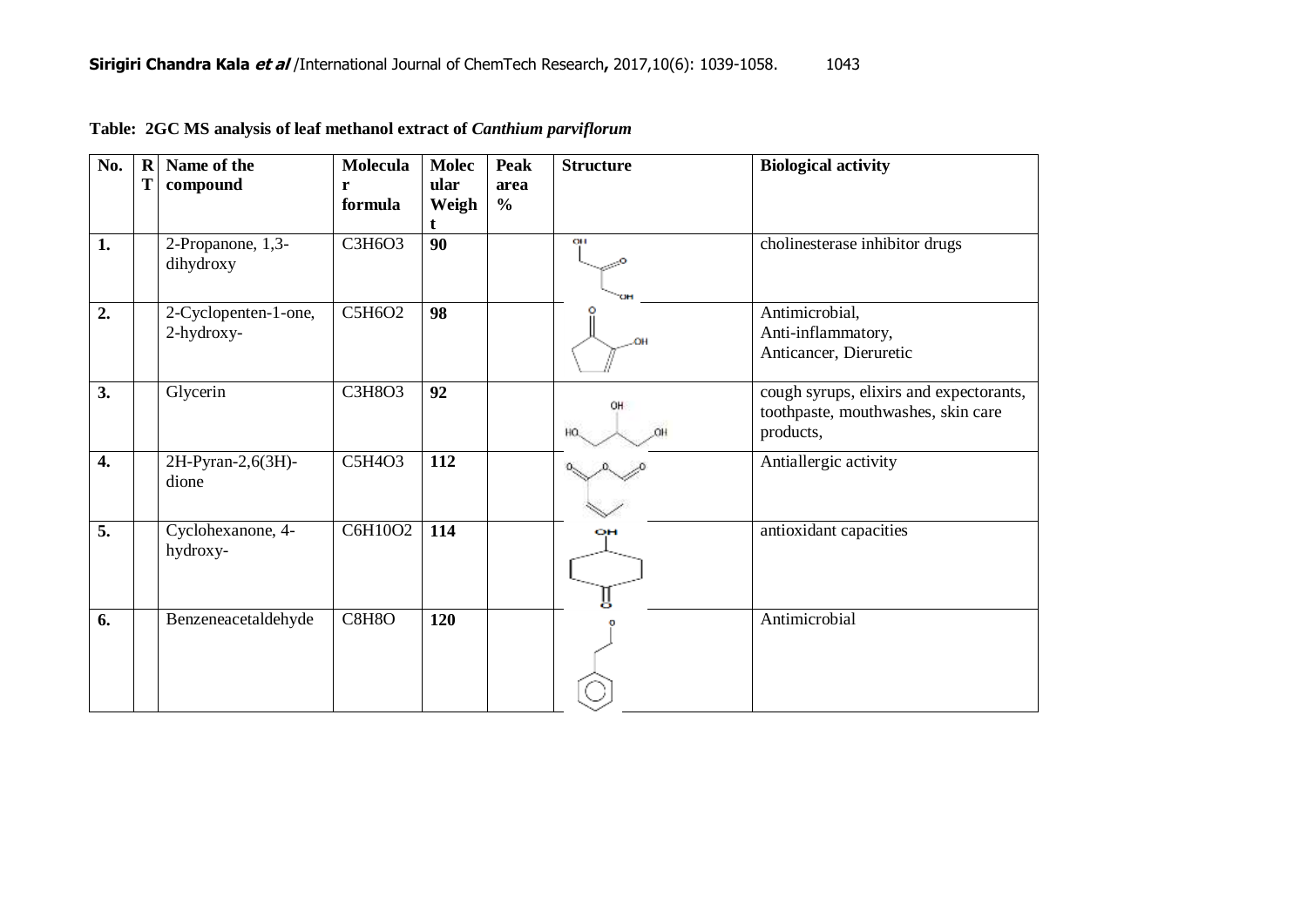| 7.                        | Clindamycin                                                 | C18H33C<br><b>IN2O5S</b> | 424 | Ó        | antibacterial                                                                          |
|---------------------------|-------------------------------------------------------------|--------------------------|-----|----------|----------------------------------------------------------------------------------------|
| $\overline{\mathbf{8}}$ . | 4H-Pyran-4-one, 2,3-<br>dihydro-3,5-<br>dihydroxy-6-methyl- | <b>C6H8O4</b>            | 144 | OH<br>но | antioxidant                                                                            |
| 9.                        | Benzofuran, 2,3-<br>dihydro                                 | C8H8O                    | 120 |          | Neuroinflammation                                                                      |
| 10.                       | IsosorbideDinitrate                                         | C6H8N2<br>O <sub>8</sub> | 236 |          | chest pain, headaches                                                                  |
| 11.                       | Methyl 6-<br>oxoheptanoate                                  | C8H14O3                  | 158 |          | Anti canceer                                                                           |
| 12.                       | 2,4-Hexadienedioic<br>acid                                  | C6H6O4                   | 142 |          | preservatives in food and drinks to<br>prevent the growth of mold, yeast, and<br>fungi |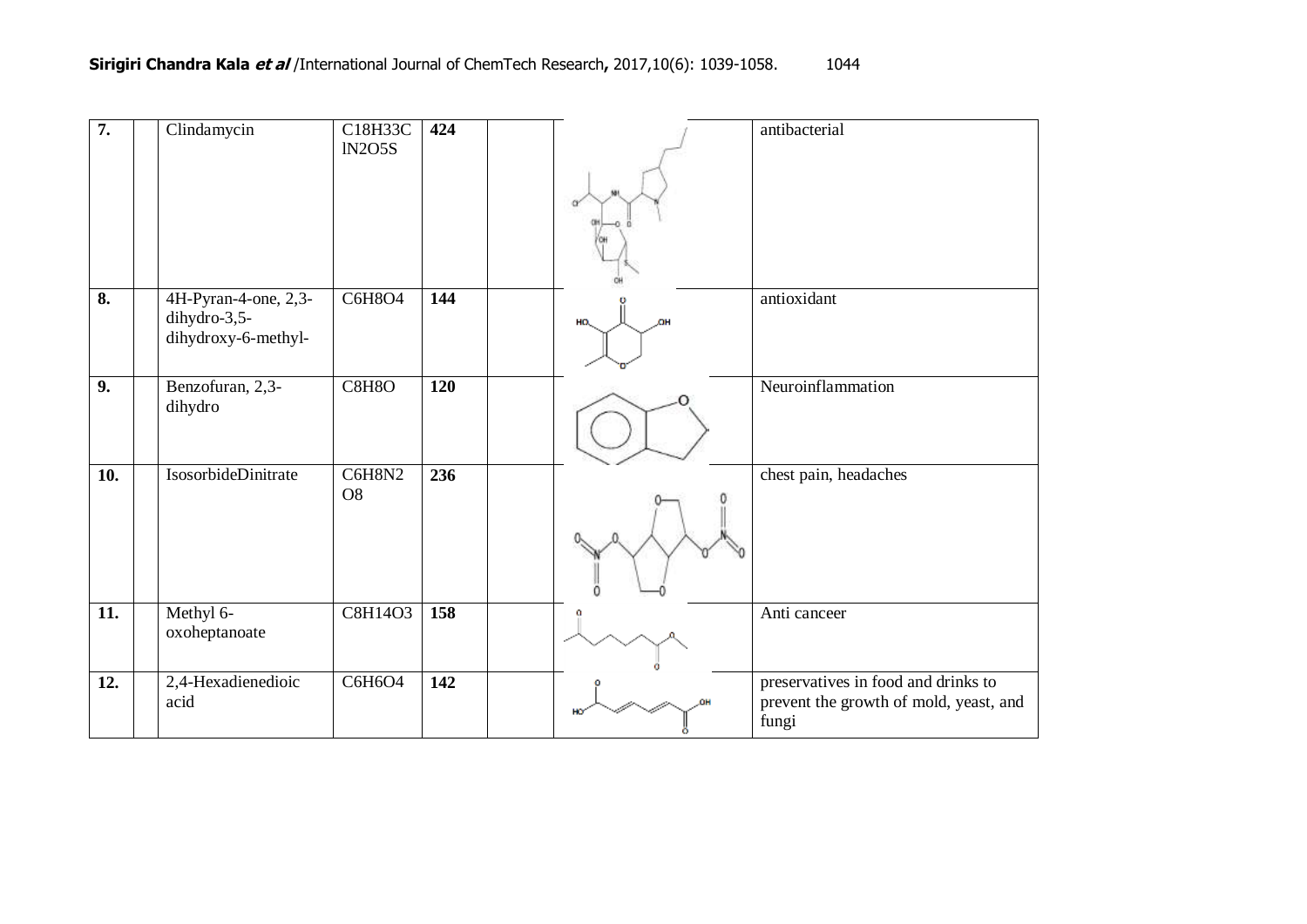| 13.               | $\beta$ -D-Glucopyranose, 4-<br>$O-\beta-D-$<br>galactopyranosyl | $\overline{C}$ 12H22O<br>11 | 342 | HO.<br>OH<br>он             | sweeten food, beverages, medications,<br>arthritis. <sup>16</sup>                                                                       |
|-------------------|------------------------------------------------------------------|-----------------------------|-----|-----------------------------|-----------------------------------------------------------------------------------------------------------------------------------------|
| 14.               | 4-((1E)-3-Hydroxy-1-<br>propenyl)-2-<br>methoxyphenol            | C10H12O<br>3                | 180 |                             | Antioxidant, Antimicrobial<br>Anti inflammatory                                                                                         |
| $\overline{15}$ . | $2,6-$<br>Dihydroxybenzaldehy<br>de,<br>carbamoylhydrazone       | C8H9N3<br>O <sub>3</sub>    | 195 | OΗ                          | lipid peroxidation                                                                                                                      |
| 16.               | l-Gala-l-ido-octose                                              | <b>C8H16O8</b>              | 240 | HO.<br>ЮH<br>HO<br>он<br>HO | <b>Used for memory Drugs production</b>                                                                                                 |
| 17.               | n-Hexadecanoic acid                                              | C16H32O<br>$\overline{2}$   | 256 |                             | Antioxidant, Hypochloesterolemic,<br>Nematicide, Pesticide, Lubricant,<br>Antiandrogenic, Hemolytic, 5-<br>Alpha reductase<br>inhibitor |
| 18.               | Phytol                                                           | C20H40O                     | 296 |                             | Anticancer, antioxidant,<br>antiinflammatory and diuretic                                                                               |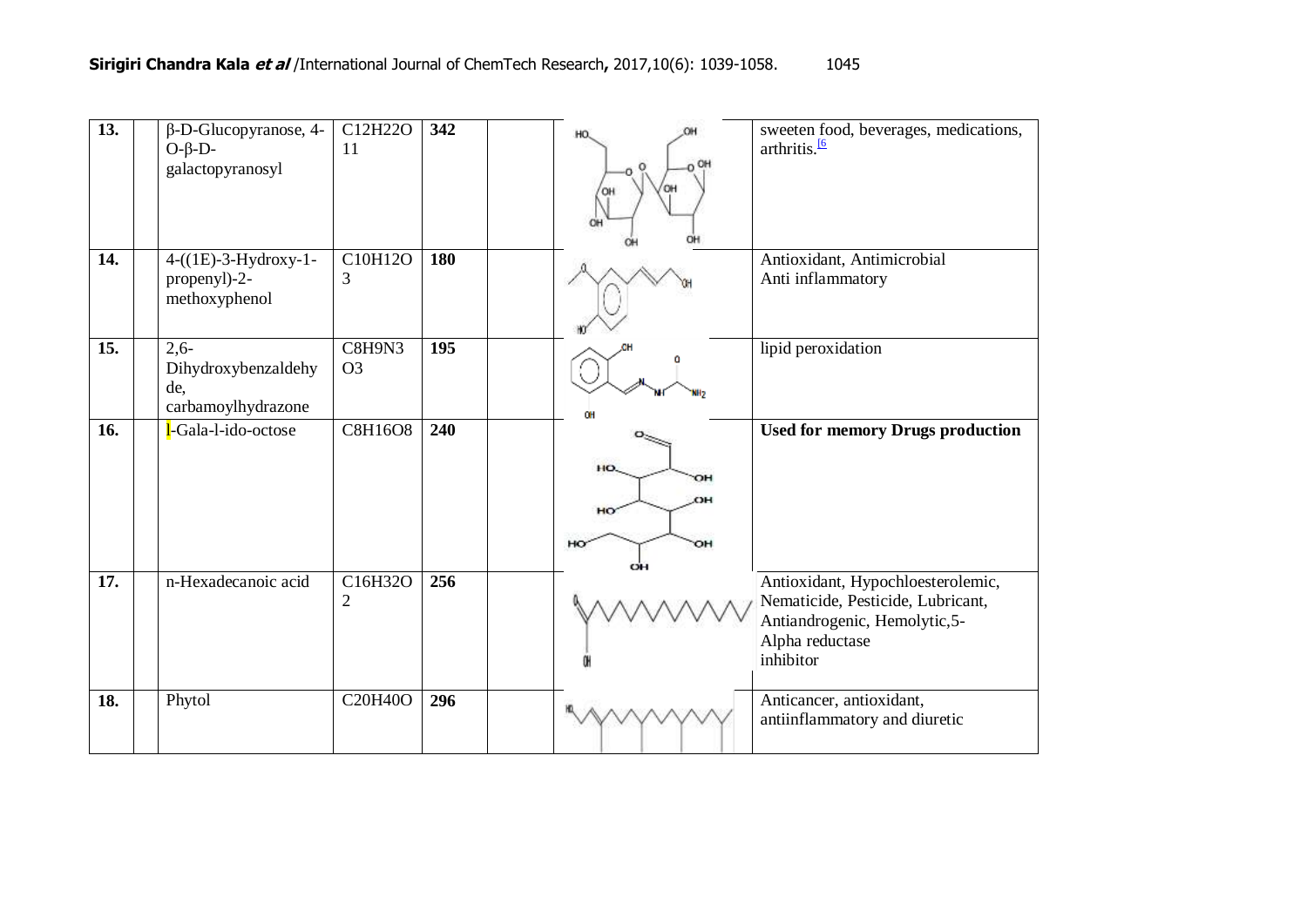| 19. | 9,12-Octadecadienoic<br>$\alpha$ cid $(Z,Z)$ -      | C18H32O<br>$\overline{2}$                 | 280 |                  | Anti-inflammatory,<br>Hypercholesterolemic, Cancer<br>preventive, Hepatoprotective,<br>Nematicide, Insectifuge,<br>Antihistamine, Anti-eczemic, Anti-<br>acne, 5-Alpha reductase inhibitor,<br>Antiandrogenic, Anti-arthritic, Anti-<br>coronary |
|-----|-----------------------------------------------------|-------------------------------------------|-----|------------------|--------------------------------------------------------------------------------------------------------------------------------------------------------------------------------------------------------------------------------------------------|
| 20. | Octadecanoic acid                                   | C18H36O<br>$\overline{2}$                 | 284 |                  | Antimicrobial and anti-<br>inflammatory, hepatoprotective,<br>hypercholesterolemic, anticancer                                                                                                                                                   |
| 21. | 1-Heptatriacotanol                                  | C37H76O                                   | 536 | <b>MWWWWWWWW</b> | anticancer, antineoplastic and anti-HIV                                                                                                                                                                                                          |
| 22. | 1-<br>Monolinoleoylglycerol<br>trimethylsilyl ether | C <sub>27</sub> H <sub>54</sub> O<br>4Si2 | 498 |                  | Antimicrobial Antioxidant<br>Antiinflammatory<br>Antiarthritic<br>Antiasthma, Diuretic                                                                                                                                                           |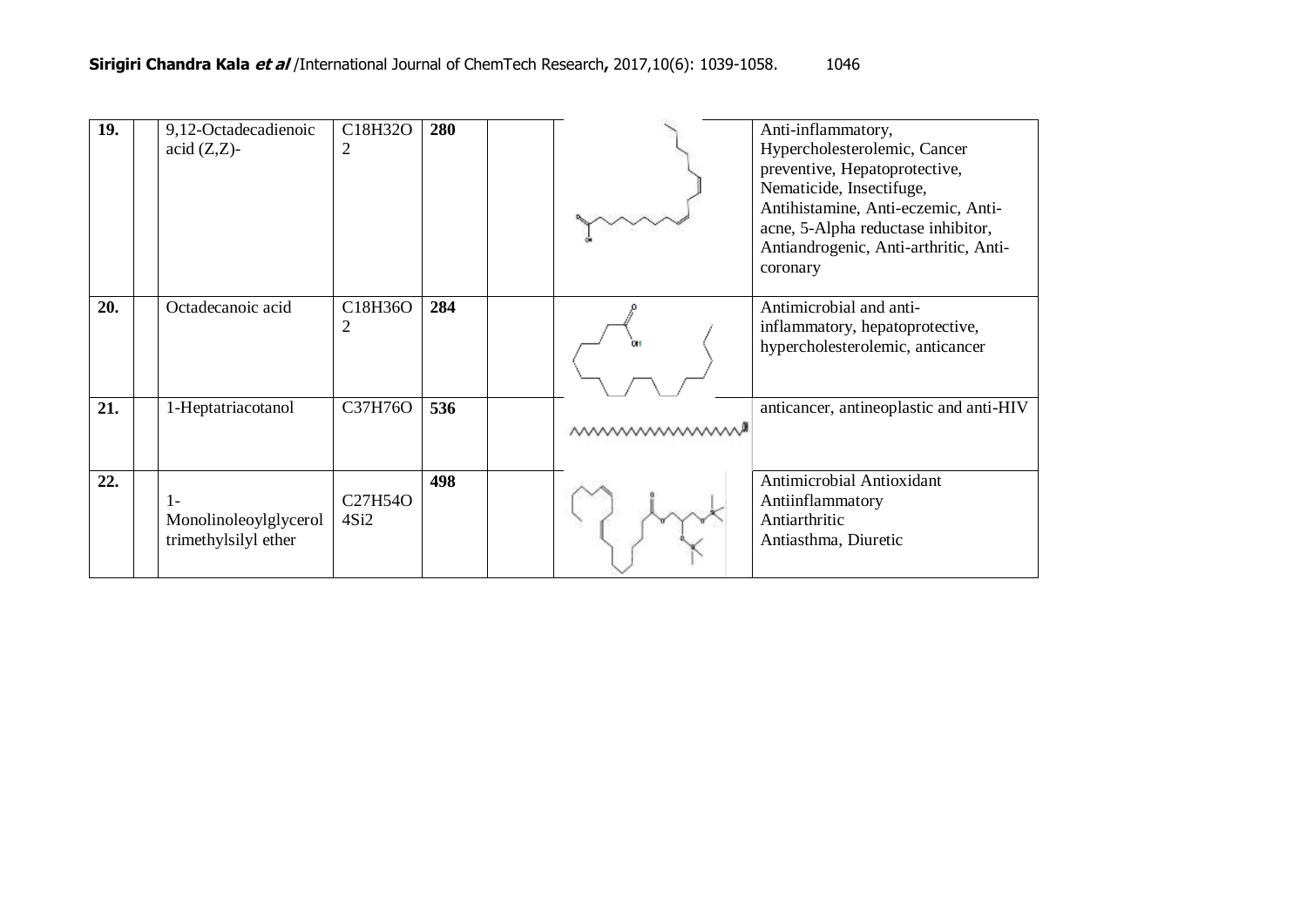The most prevailing compounds from *Canthiumparviflorum* leaf were listed methanolic extracts 2- Propanone, 1,3-dihydroxy, 2-Cyclopenten-1-one, 2-hydroxy-, Glycerin, 2H-Pyran-2,6(3H)-dione, Cyclohexanone, 4-hydroxy-, Benzene acetaldehyde, Clindamycin, 4H-Pyran-4-one, 2,3-dihydro-3,5-dihydroxy-6-methyl-, Benzofuran, 2,3-dihydro, IsosorbideDinitrate, Methyl 6-oxoheptanoate, 2,4-Hexadienedioic acid, β-D-Glucopyranose, 4-O-β-D-galactopyranosyl, Phytol, Octadecanoic acid, 4-((1E)-3-Hydroxy-1-propenyl)-2 methoxyphenol,2,6-Dihydroxybenzaldehyde, n-Hexadecanoic acid, Carbamoylhydrazone, l-Gala-l-ido-octose, 9,12-Octadecadienoic acid (Z,Z)-, 9,12,15-Octadecatrienoic acid, (Z,Z,Z)-, 1-Heptatriacotanol, 1- Monolinoleoylglycerol trimethylsilyl ether.The GC-MS chromatogram shows the peak area separation.

Based on the previous reports Biphenyl, 2-Methyl-4-heptanone, 1,2,4,5-Tetroxane,3,3,6.6-Tetraphenyl-, 3-Oxo-Alapha,-Ionol, Methyl 7-hydroxy-2-methyl-3,5-octadienoate, 4-(2-Hydroxy-2,6,6-Trimethylcyclohexyl)- 3-buten-2-one, n-Hexadecanoic acid, E-11- Hexadecanoic acid,Ethylester, EthylHexadecanoate, Phytol, Ethyl(9Z,12Z)-9,12- Octadecanoate, Ethyl Linolenate, 1-Hexadecanol, 2-Phenoxyl-2-phenylpropanic acid, Alltrans-squalene, Methyl Linolenate, Gamma-Tocopherol, DEPH;1,2-Benzenedicarboxylicacid,bis (2 hylhexyl)ester, Stigmasterol, Gamma-stigmasterol, Methyl cis-11,14,17-Icosatrienoate.<sup>10</sup>

Based on the previous reports on the *Canthium coromandelicum* leaf extract revealed Thirteen phytocompounds by GC-MS analysis*.* The components are 1,6,10-odecatriene,7,11-dimethyl -3-methylene- ,(E), 3,7,11`,15-Tetramethyl-2-Hexadecan-1-ol, 2-Tridecen-1-ol, E-2-Tetradecen-1-ol, Phytol, 2- Aminononadecane, Octadecane,6-methyl-, Didodecyl phthalate, 1-Nonodecanol, Valeric acid, 2-Pentadecyl ester, Squalence, Z-8-Methyl-9-tetradecenoic acid, Heptadecanoic acid.<sup>11</sup>Canthiumparviflorum leaf with methanol extracts presence of the phytol compound exhibits more biological properties like Antimicrobial, Anticancer, Cancer preventive, Diuretic Antimicrobial, Anticancer, Cancer preventive, Diuretic, Antiinflammatory. 9 In our results we observed thephytol compound present in all areas of *Canthium parviflorum* plants including Guntur district plants also, comparatively with Tamilnadu and Chennai are plants revealed the compounds also phytoln-Hexadecanoic  $\arctan 10,11$ Octadecanoic acid possesses antiinflammatory, hepatoprotective, hypercholesterolemic, anticancer and many other properties<sup>12,13</sup> and Antimicrobial activity of hexadecanoicacid was discussed byBergsson.<sup>14</sup>The l-gala idooctose used for the production of Drugs used to specifically facilitate learning or memory, particularly to prevent the cognitive deficits associated with dementias.<sup>15</sup>In the presence of the compound is 6- dihydroxybenzaldehyde used in the lipid peroxidation. <sup>16</sup>So comparatively with these results more compounds revealed the Guntur district area plants of *Canthium parviflorum* than the Tamilnadu area plants*.*



**Fig 4 GC MS analysis of callus extract with ethyl acetate of** *Canthium parviflorum*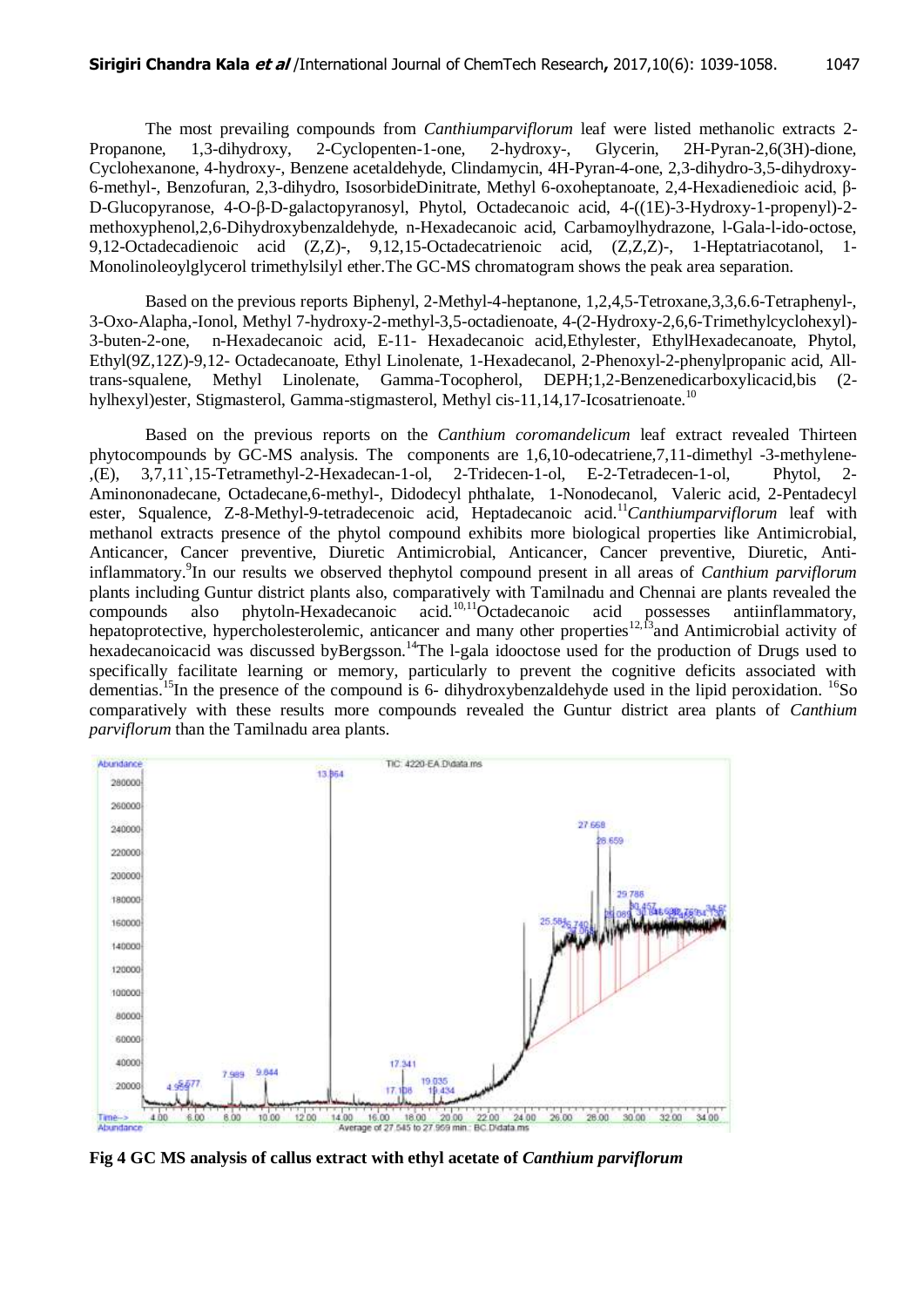| No.              | RT    | <b>of</b><br><b>Name</b><br>the<br>compound | <b>Molecular</b><br>formula | <b>Molecul</b><br>ar<br>Weight | <b>Peak</b><br>area<br>$\frac{0}{0}$ | <b>Structure</b> | <b>Biological activity</b>                                                                                                                                                                                                  |
|------------------|-------|---------------------------------------------|-----------------------------|--------------------------------|--------------------------------------|------------------|-----------------------------------------------------------------------------------------------------------------------------------------------------------------------------------------------------------------------------|
| 1.               | 3.76  | 2-Nonenol                                   | <b>C9H6O</b>                | 140                            | 10.18                                |                  | Lipid periodixidation                                                                                                                                                                                                       |
| 2.               | 4.12  | Cyclohexane                                 | <b>C10H16</b>               | 136                            | 15.82                                |                  | Antimicrobial<br>agents                                                                                                                                                                                                     |
| 3.               | 7.36  | <b>Azulene</b>                              | <b>C10H8</b>                | 128                            | 14.44                                |                  | Antiulcer Antimicrobial Antiallergic<br>Antiinflammatory, Antipyretic<br>Antiseptic Anticancer                                                                                                                              |
| 4.               | 9.43  | 2-Methoxy-4-<br>vinylphenol                 | <b>C9H10O2</b>              | 128                            | 2.295                                |                  | Antioxidant<br>Antimicrobial<br>Anti-inflammatory                                                                                                                                                                           |
| $\overline{5}$ . | 13.70 | $1,2-$<br>Benzenedicarboxyli<br>c acid      | <b>C8H6O4</b>               | 166                            | 13.90                                |                  | Used as Softeners, perfumes and<br>cosmetics, plasticized vinyl seats on<br>furniture and in cars, and clothing<br>including jackets, raincoats and<br>boots. Used in textiles, as dyestuffs,<br>cosmetics and glass making |
| 6.               | 15.93 | $2 -$<br>Naphathalenemetha<br>nol           | <b>C11H10O</b>              | 158                            | 13.39                                |                  | anti-micro- organism                                                                                                                                                                                                        |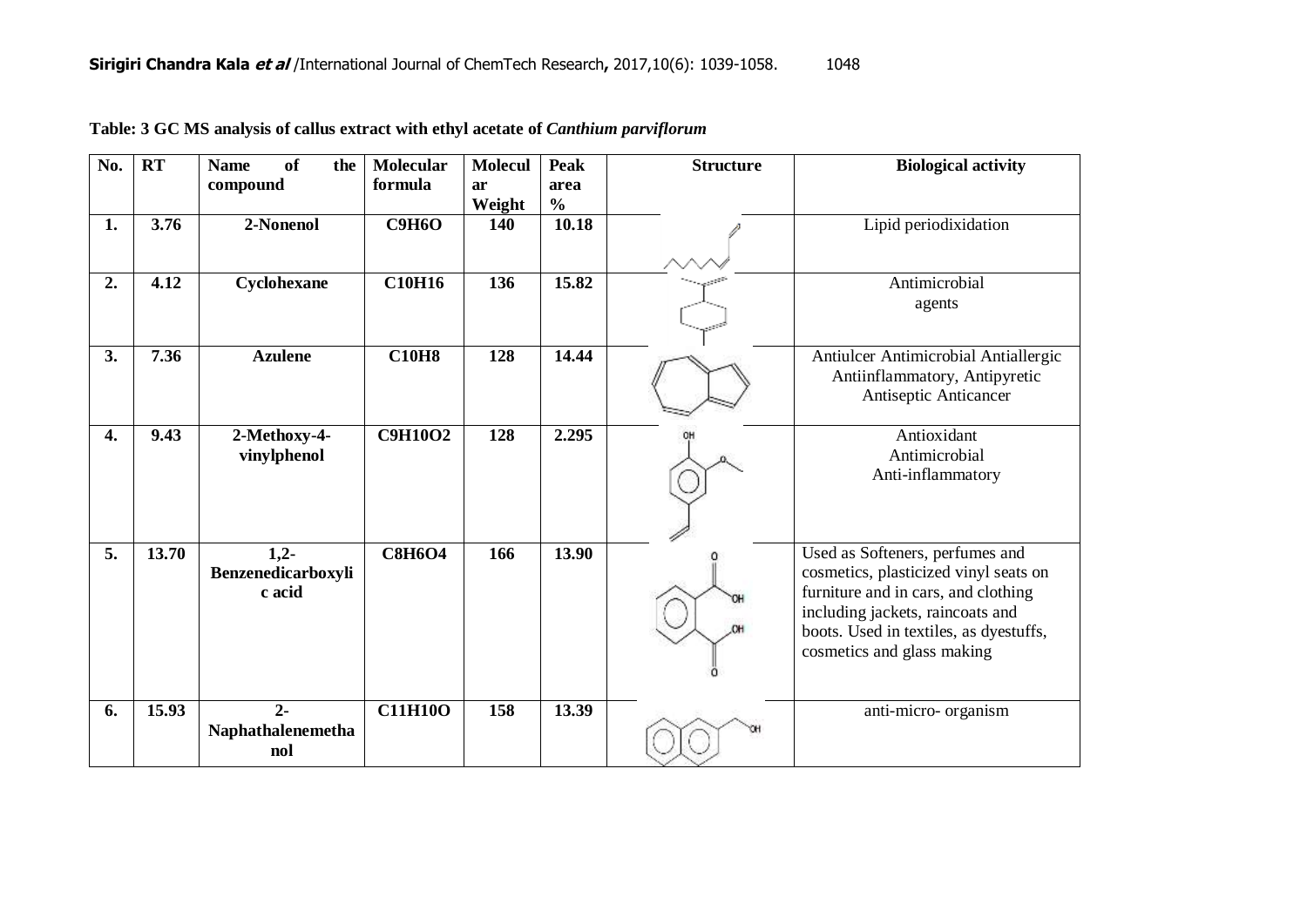| 7.  | 13.35 | <b>Diethyl pthalate</b>            | C12H14O4       | 222 | 13.39             | Antimicrobial                                           |
|-----|-------|------------------------------------|----------------|-----|-------------------|---------------------------------------------------------|
|     |       |                                    |                |     |                   | Antifouling                                             |
|     |       |                                    |                |     |                   |                                                         |
|     |       |                                    |                |     |                   |                                                         |
| 8.  | 13.41 | <b>Dodecanol</b>                   | <b>C12H24O</b> | 184 | 4.80              | Antioxidant                                             |
| 9.  | 19.04 | Naphathalene, 1-                   | <b>C11H10</b>  | 142 | 1.86              | Anti-tumor, analgesic antibacterial,                    |
|     |       | methyl                             |                |     |                   | anti-inflammatory sedative, fungicide                   |
| 10. | 18.34 | 7-Hydroxy-                         | <b>C10H8O4</b> | 192 | $\overline{1.42}$ | Antimicrobial                                           |
|     |       | 6methoxy-2H-1-<br>benzopyran-2-one |                |     |                   |                                                         |
| 11. | 16.22 | 3-Naphathalene-                    | <b>C18H23N</b> | 269 | 1.22              | anti- insect, anti- microbial                           |
|     |       | 2yl-3-piperidin-1yl-               | $\mathbf 0$    |     |                   |                                                         |
|     |       | propan-1-o1                        |                |     |                   |                                                         |
| 12. | 23.96 | $1 -$                              | <b>C22H29N</b> | 339 | 1.86              | Urinary track infections, Antiviral,                    |
|     |       | Piperidinepropanoi<br>c acid       | <b>O2</b>      |     |                   | antidepressant, cytotoxic and<br>antimalarial activity. |
|     |       |                                    |                |     |                   |                                                         |
| 13. | 20.28 | Di-n-octyl phthalate               | C24H38O4       | 390 | 1.26              | Antivenom                                               |
|     |       |                                    |                |     |                   |                                                         |
|     |       |                                    |                |     |                   |                                                         |
| 14. | 18.22 | 13-Docosenamide                    | <b>C22H43N</b> | 337 | 1.44              | antimicrobial, antioxidant and                          |
|     |       |                                    | $\mathbf 0$    |     |                   | antiinflammatory properties                             |
|     |       |                                    |                |     |                   |                                                         |
|     |       |                                    |                |     |                   |                                                         |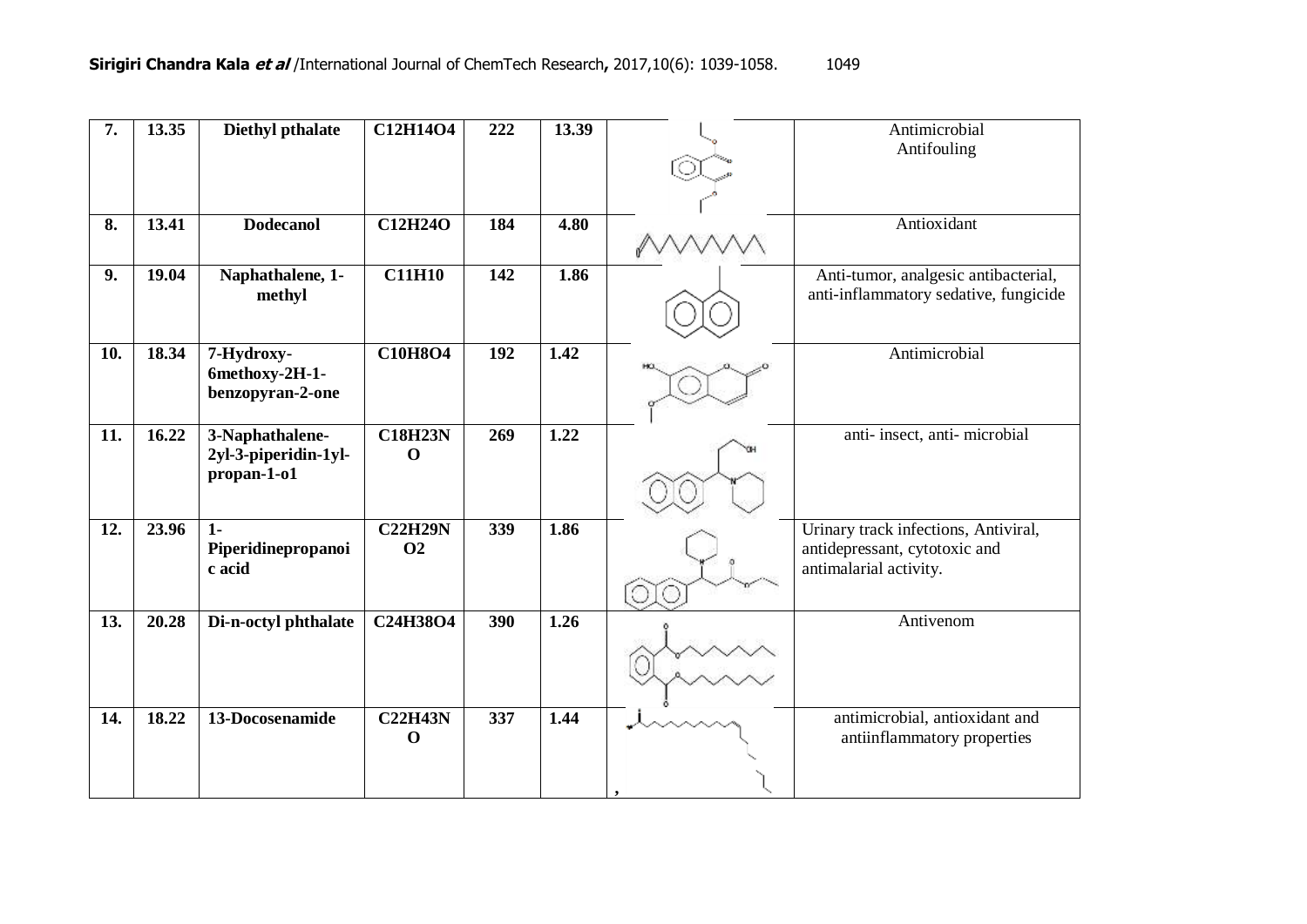| 15. | 16.24 | 9-Octacenamide      | <b>C18H35N</b><br>O | 281 | 1.68 | Anti-inflammatory activity,<br>antibacterial activity, and anti-cancer<br>properties                                                                                                      |
|-----|-------|---------------------|---------------------|-----|------|-------------------------------------------------------------------------------------------------------------------------------------------------------------------------------------------|
| 16. | 18.66 | <b>Stigmasterol</b> | <b>C29H48O</b>      | 412 | 1.22 | Antioxidant, hypoglycemic and<br>thyroid inhibiting properties,<br>precursor of progesterone,<br>antimicrobial, anticancer, antiarthritic,<br>antiasthama, anti inflammatory,<br>diuretic |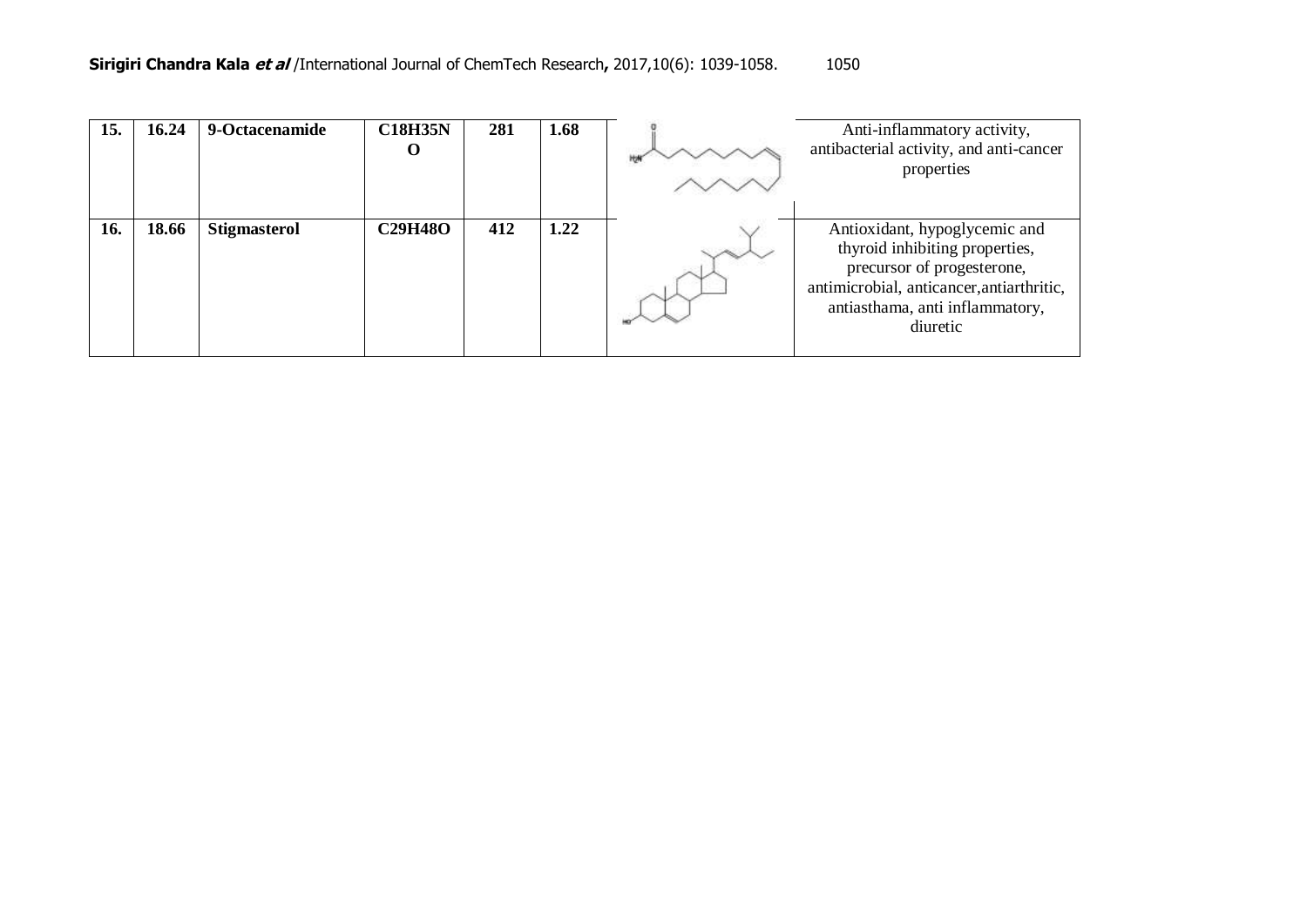The most prevailing major compounds were revealed from *Canthium parviflorum* callus with ethyl acetate extracts 2-Nonenol, Cyclohexane, Azulene, 2-Methoxy-4-vinylphenol, 1,2-Benzenedicarboxylic acid, 2- Naphathalenemethanol, Diethyl phthalate, 2-Decen-1-o1, Naphathalene, 1-methy, 7-Hydroxy-6methoxy-2H-1 benzopyran-2-one, 3-Naphathalene-2yl-3-piperidin-1yl-propan-1-o1, 1-Piperidinepropanoic acid, Di-n-octyl phthalate, 13-Docosenamide, 9-Octacenamide, Stigmasterol.

Prabhu *et al.,* 2013 reported the Cyclohexane,1,2-Benzenedicarboxylic acid, Stigmasterolphyto compounds are present in the ethyl acetate leaf extract of *Canthium parviflorum,* thesec ompounds matched with our ethylacetate leaf callus extract results.In the presence of the callus extracts Stigmasterol, it has been reported to induce apoptosis in Ehrlich"s ascites carcinoma in mice through the activation of protein phosphatise  $2\text{\AA}$  via ceramide.<sup>17</sup>Most of these compounds have been associated with several biological or pharmaceutical properties; it's responsible for medicinal potential of the plants.



**Fig 6 GC MS analysis of callus extract with methanol of** *Canthium parviflorum*

The most prevailing major compounds were revealed from callus with methanol extracts 2-Propanone, 1,3-dihydroxy, 1,2-Ethanediol, 3-Buten-1-ol, Butyrolactone, 2-Cyclopenten-1-one, 2-hydroxy-, Cyclohexanone, 2,4-Dihydroxy-2,5-dimethyl-3(2H)-furan-3-one, 1,3-Dioxane, 2,4-dimethyl-, Urea, N-butyl-N-nitroso-, Formic acid, butyl ester, 4H-Pyran-4-one, 2,3-dihydro-3,5-dihydroxy-6-methyl-, Isosorbide Dinitrate, 1,2,3- Propanetriol, monoacetate, Piperidine, 1-(ethoxymethyl, 1-(5-Hydroxypentyl) piperidine, Isosorbide Dinitrate, DL-Arabinose, 2-Methoxy-4-vinylphenol, 4-Hydroxy-2-methylacetophenone, Undecanoic acid, 11-amino-, 1- Ethyl-1-propoxy-1-silacyclopentane, Benzeneacetic acid, 2-nitro-, 2,7-Dioxa-tricyclo[4.4.0.0(3,8)]deca-4,9 diene, Diethyl Phthalate, d-Mannose, 5-(1-Hydroxy-1-methyl-ethyl)-3-(4-methoxy-phenyl)-isoxazolidin-5-ol, α-D-Glucopyranoside, O-α-D-glucopyranosyl-(1.fwdarw.3)-β-D-fructofuranosyl,D-Glucose, 6-O-α-Dgalactopyranosyl-, Phenol, 4-(3-hydroxy-1-propenyl)-2-methoxy-, 4-((1E)-3-Hydroxy-1-propenyl)-2 methoxyphenol, Acetamide, N-(4-ethoxy-3-hydroxyphenyl)-, Piperidine, 1-cyclohexyl-, 1,2-Benzene dicarboxylic acid, butyl octyl ester, 1-Naphthaleneacetamide, Naphthalene, 1-methyl-, 5-Ethyl-3,4-dimethyl-1H-pyrano[2,3-c]pyrazol-6-one, 5,6-Dimethoxy-1-indanone, Naphthalene, 1H-Purine-2,6-dione, 3,7-dihydro-8- (hydroxymethyl)-1,3,7-trimethyl-, 3-Naphthalen-2-yl-3-piperidin-1-yl-propan-1-ol, 13-Docosenamide, (Z)-.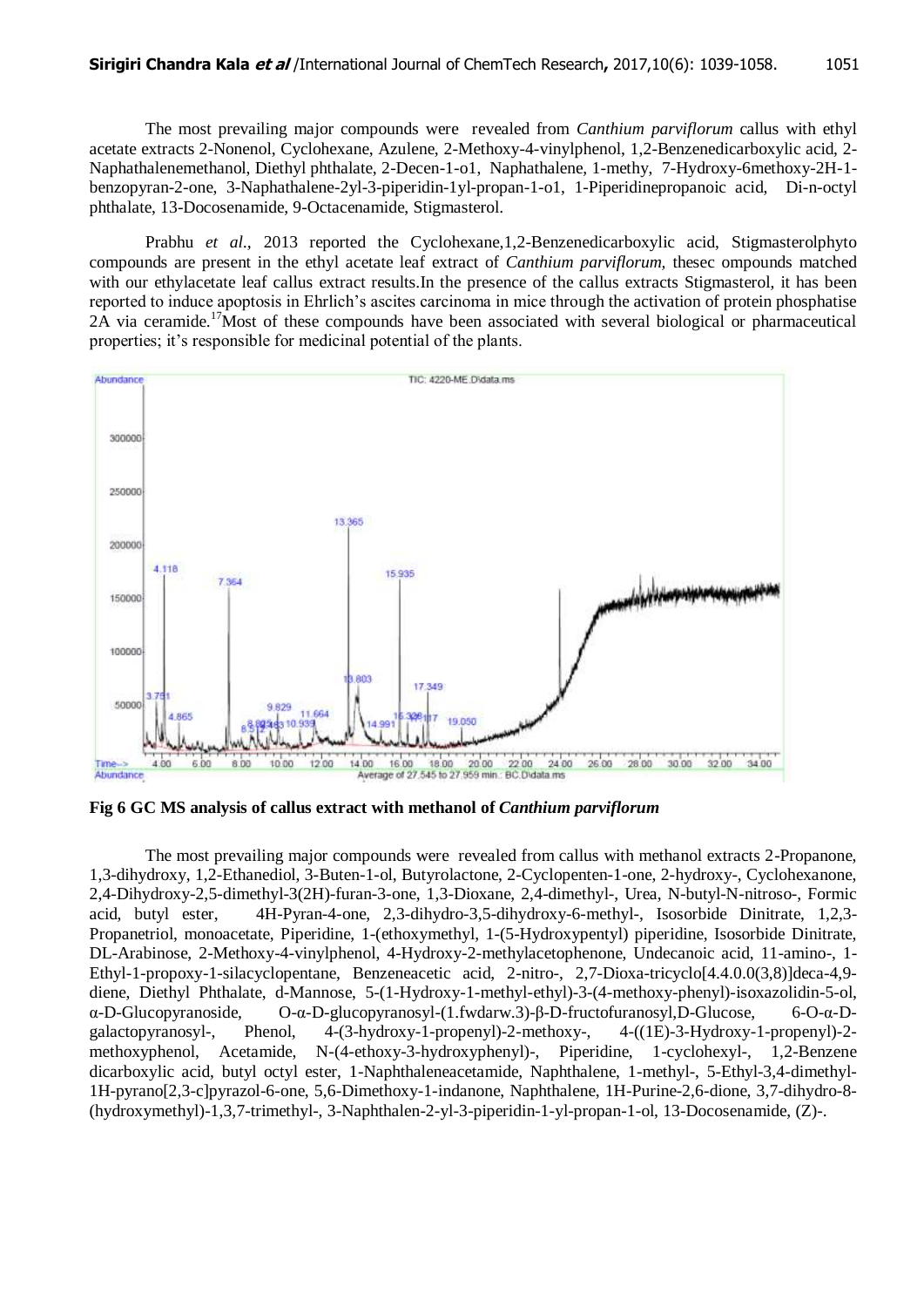| No. | RT    | Name of the<br>compound                                        | <b>Molecular</b><br>formula | <b>Molecular</b><br>Weight | Peak area<br>$\frac{0}{0}$ | <b>Structure</b> | <b>Biological activity</b>                                            |
|-----|-------|----------------------------------------------------------------|-----------------------------|----------------------------|----------------------------|------------------|-----------------------------------------------------------------------|
| 1.  | 3.766 | 2-Propanone, 1,3-<br>dihydroxy-                                | <b>C3H6O3</b>               | 90                         | 1.85                       | OH<br>OН         | It is used to make<br>plastic, fibers, drugs, and<br>other chemicals. |
| 2.  | 7.362 | <b>Butyrolactone</b>                                           | <b>C4H6O2</b>               | 86                         | 2.92                       |                  | antioxidant and analgesic<br>activities                               |
| 3.  | 4.282 | Cyclohexanone                                                  | <b>C6H10O</b>               | 98                         | 4.24                       |                  | Anti-microbial agents                                                 |
| 4.  | 7.362 | 2,4-Dihydroxy-2,5-<br>dimethyl-3(2H)-<br>furan-3-one           | <b>C6H8O4</b>               | 144                        | 1.48                       | HO               | flavor compounds in many<br>fruit                                     |
| 5.  | 4.622 | Formic acid, butyl<br>ester                                    | <b>C5H10O2</b>              | 102                        | 3.22                       |                  | antibacterial agent                                                   |
| 6.  | 4.282 | 4H-Pyran-4-one,<br>2,3-dihydro-3,5-<br>dihydroxy-6-<br>methyl- | <b>C6H8O4</b>               | 144                        | 5.34                       |                  | antibacterial activity                                                |
| 7.  | 5.262 | <b>IsosorbideDinitrate</b>                                     | <b>C6H8N2O8</b>             | 236                        | 5.22                       |                  | therapy of heart failure                                              |

|  |  |  |  |  |  | Table: 4 GC MS analysis of callus extract with methanol of <i>Canthium parviflorum</i> |  |  |  |
|--|--|--|--|--|--|----------------------------------------------------------------------------------------|--|--|--|
|  |  |  |  |  |  |                                                                                        |  |  |  |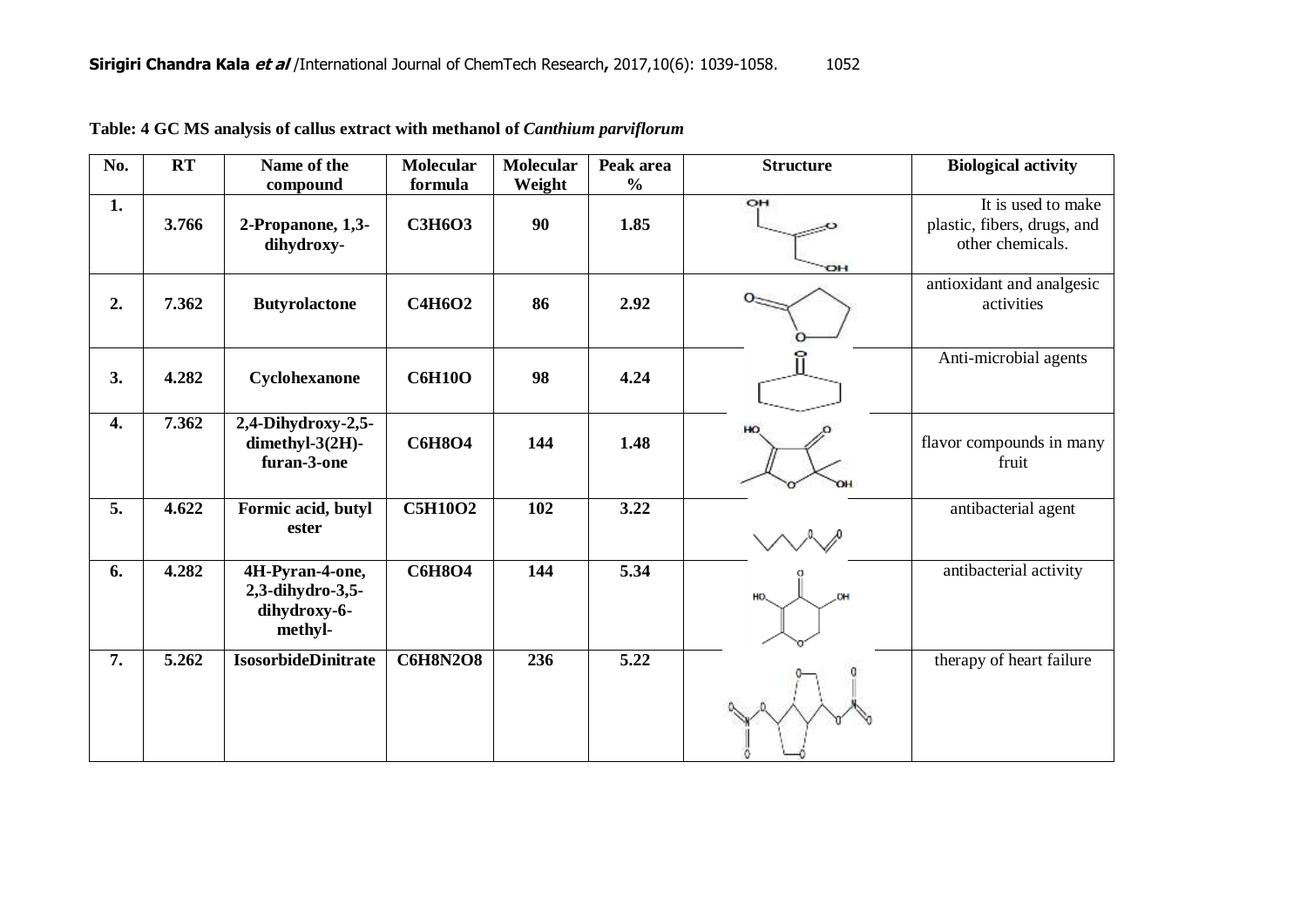| 8.  | 2.264 | 1,2,3-Propanetriol,               | <b>C5H10O4</b>                      | 134 | 4.48              |                             | Anti fungal                                                       |
|-----|-------|-----------------------------------|-------------------------------------|-----|-------------------|-----------------------------|-------------------------------------------------------------------|
|     |       | monoacetate                       |                                     |     |                   | HO                          |                                                                   |
| 9.  | 3.766 | Piperidine, 1-<br>(ethoxymethyl)- | <b>C8H17NO</b>                      | 143 | $\overline{5.45}$ |                             | anticoagulant activity                                            |
| 10. | 3.766 | <b>IsosorbideDinitrate</b>        | <b>C6H8N2O8</b>                     | 236 | 2.662             |                             | decrease of blood<br>pressure, angina pectoris                    |
| 11. | 8.726 | <b>DL-Arabinose</b>               | <b>C5H10O5</b>                      | 150 | 2.46              | H <sub>0</sub><br>HO.<br>OH | <b>Antitumor</b>                                                  |
| 12. | 4.762 | 2-Methoxy-4-<br>vinylphenol       | <b>C9H10O2</b>                      | 150 | 6.82              | 아                           | Antioxidant<br>Antimicrobial<br>Anti-inflammatory,<br>Anticancer, |
| 13. | 4.882 | Undecanoic acid,<br>11-amino-     | <b>C11H23NO</b><br>$\boldsymbol{2}$ | 201 | 2.428             |                             | No activity reported                                              |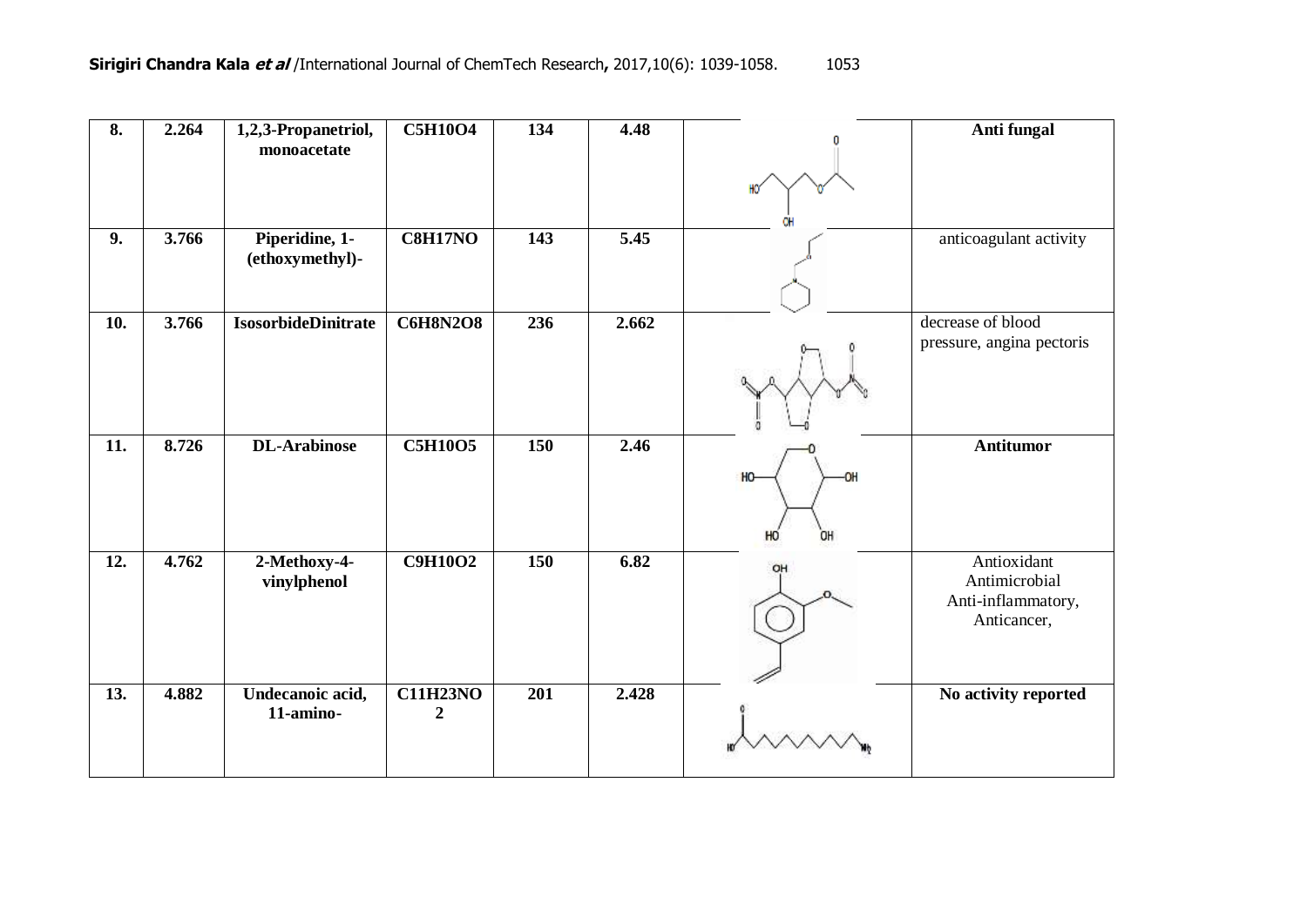| 14. | 4.624  | Benzeneacetic acid,<br>2-nitro-                                    | <b>C8H7NO4</b> | <b>181</b> | 4.62  |          | No activity<br>reported            |
|-----|--------|--------------------------------------------------------------------|----------------|------------|-------|----------|------------------------------------|
|     |        |                                                                    |                |            |       |          |                                    |
|     |        |                                                                    |                |            |       | ΟH       |                                    |
| 15. | 8.811  | 2,7-Dioxa-<br>tricyclo[4.4.0.0(3,8)<br>deca-4,9-diene              | <b>C8H8O2</b>  | 136        | 3.69  |          | color cosmetic<br>composition      |
| 16. | 13.359 | <b>Diethyl Phthalate</b>                                           | C12H14O4       | 222        | 13.90 |          | Antimicrobial<br>Antifouling       |
|     |        |                                                                    |                |            |       |          |                                    |
|     |        |                                                                    |                |            |       |          |                                    |
|     |        |                                                                    |                |            |       |          |                                    |
| 17. | 19.045 | d-Mannose                                                          | <b>C6H12O6</b> | <b>180</b> | 1.86  |          | Sugar<br>moiety                    |
|     |        |                                                                    |                |            |       | OН<br>ю. | and Presevative                    |
|     |        |                                                                    |                |            |       | HO-      |                                    |
|     |        |                                                                    |                |            |       |          |                                    |
| 18. | 3.766  | D-Glucose, $6$ -O- $\alpha$ -<br>$\mathbf{D}$<br>galactopyranosyl- | C12H22O11      | 342        | 2.29  |          | Sugar<br>moiety<br>and Presevative |
|     |        |                                                                    |                |            |       |          |                                    |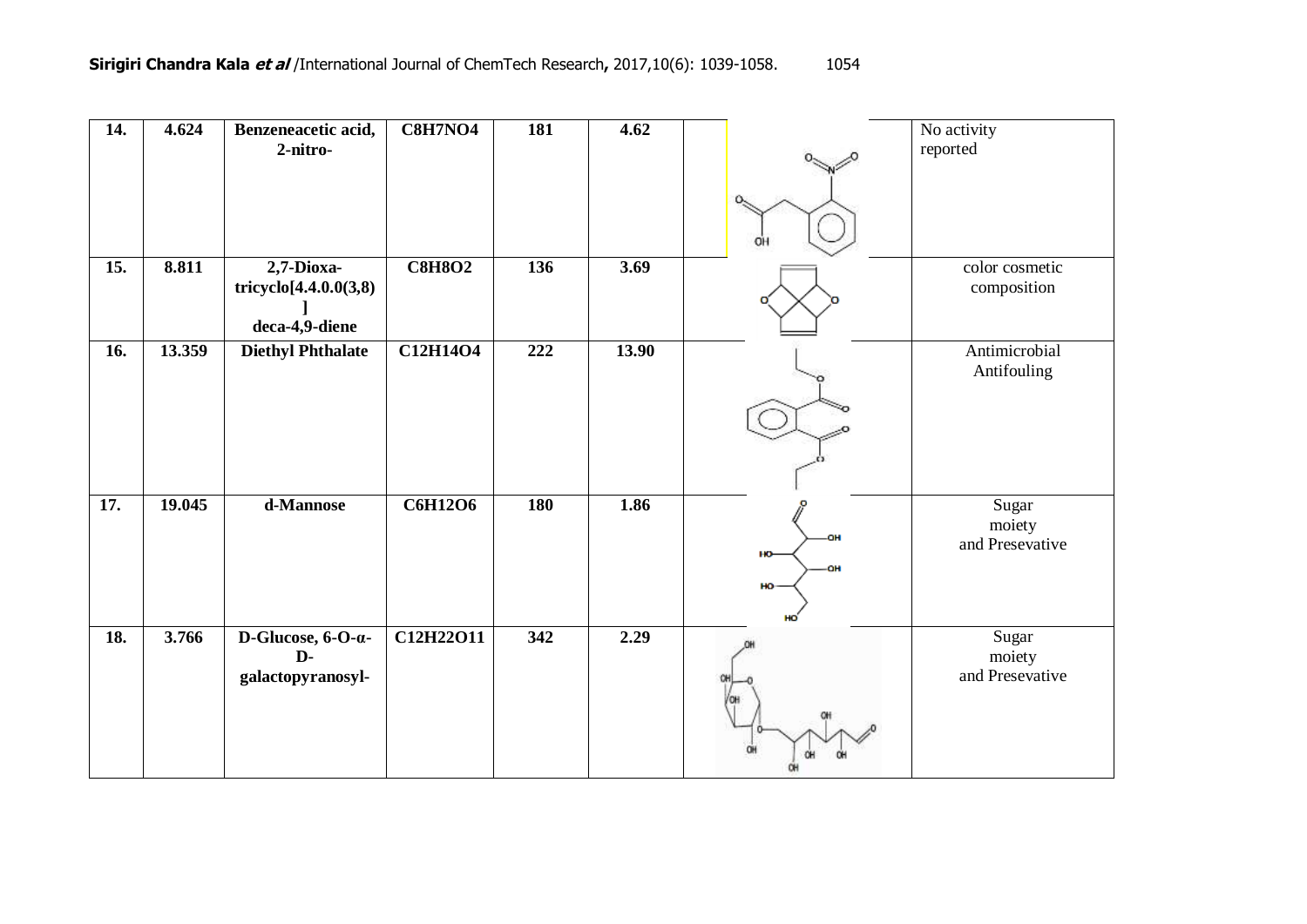| <b>19.</b> | 19.045 | <b>Phenol</b> , 4-(3-<br>hydroxy-1-<br>propenyl)-2-<br>methoxy-                 | <b>C10H12O3</b>      | <b>180</b> | 1.86 | antimicrobial activity<br>antiviral, anti-<br>inflammatory,<br>cytotoxic activity,<br>antimutagenic and<br>anticarcinogenic<br>activities, Antioxidant. |
|------------|--------|---------------------------------------------------------------------------------|----------------------|------------|------|---------------------------------------------------------------------------------------------------------------------------------------------------------|
| 20.        | 4.220  | Piperidine, 1-<br>cyclohexyl-                                                   | <b>C11H21N</b>       | 167        | 1.86 | allergic or inflammatory<br>disorders such as asthma                                                                                                    |
| 21.        | 4288   | $1,2-$<br>Benzenedicarboxyli<br>c acid, butyloctyl<br>ester                     | C20H30O4             | 334        | 4.24 | antimicrobial<br>cytotoxicity<br>antioxidant                                                                                                            |
| 22.        | 6.224  | Naphthalene, 1-<br>methyl-                                                      | <b>C11H10</b>        | 142        | 4.60 | fungicidal, antimicrobial                                                                                                                               |
| 23.        | 3.7661 | 5,6-Dimethoxy-1-<br>indanone                                                    | C11H12O3             | 192        | 2.24 | Antioxidative                                                                                                                                           |
| 24.        | 18.22  | 1H-Purine-2,6-<br>dione, 3,7-dihydro-<br>8-(hydroxymethyl)-<br>1,3,7-trimethyl- | <b>C9H12N4O</b><br>3 | 224        | 4.62 | antitubercular, fungicidal,<br>antiallergic, antimicrobial,<br>antitumor, antihistamic                                                                  |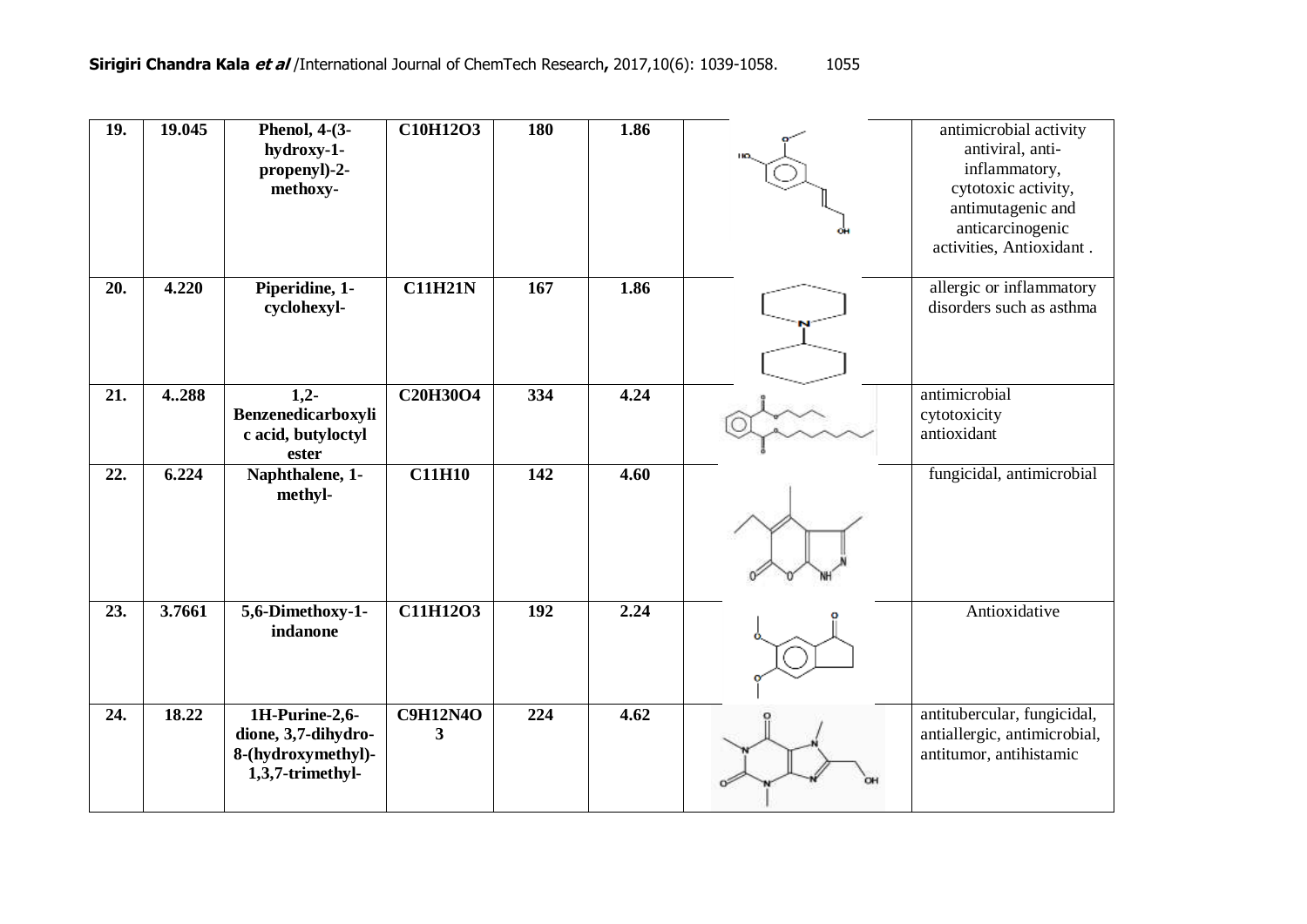| 25. | 20.34  | 3-Naphthalen-2-yl-<br>3-piperidin-1-yl-<br>propan-1-ol | <b>C18H23NO</b> | 269 | 6.99 | <b>DOM</b> | fungicidal, antimicrobial                                           |
|-----|--------|--------------------------------------------------------|-----------------|-----|------|------------|---------------------------------------------------------------------|
| 26. | 23.967 | 13-Docosenamide,<br>$(Z)-$                             | <b>C22H43NO</b> | 337 | 7.69 |            | antimicrobial, antioxidant<br>and<br>antiinflammatory<br>properties |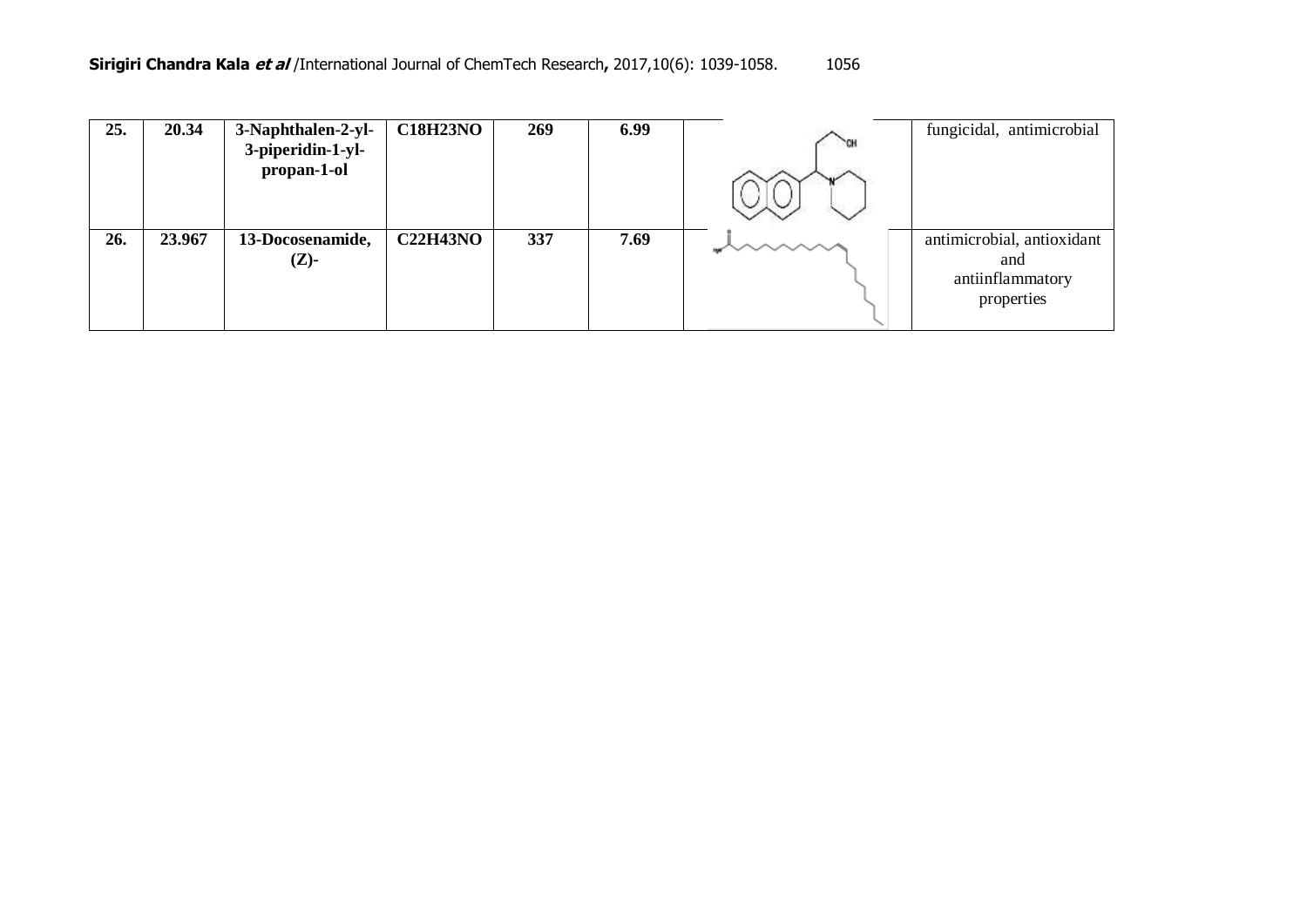1,2-Benzenedicarboxylic acid Used as Softeners, Used in preparation of perfumes and cosmetics.<sup>18</sup> Naphthalene is well known for its antimicrobial activity.<sup>19,20</sup>The phenolic compounds are known to be synthesized by plants in response to microbial infection. It is thereforepossible that they can act as effective antimicrobial substances against a wide array of microorganisms.Among the identified compounds phenol, 4Hpyran-4-one, 1,2-benzene dicarboxylic acid, octadecanoic acid have the antibacterial activity asreported by earlier workers. 21

#### **Discussion**

In recent years, the interest for the study of the organic compounds from plant callus extracts and their activity has increased. The combination of an ideal separation technique (GC) with the best identification technique (MS) made GC–MS an ideal technique for qualitative and quantitative analysis for volatile and semivolatile compounds. The aim of the present study was to develop a rapid method for the quantitative determination of organic compounds in plant callus extracts and to confirm the phytochemical present in the wild plant extracts and co relation of the presence of compounds and to know the differentiation.

*Canthium parviflorum* ethyl acetate callus extracts are contained 1,2-Benzenedicarboxylic acid and its used in synthesis of dyes and perfumes; neurodegenerative disorders. The result of the present investigation reveals that the methanolic extracts of *Canthium parviflorum* possessed significant anticancer activity which was analyzed by GC-MS analysis. Different phytochemicals have been found to have a broad range of activities, which may help in protection against chronic diseases.

#### **Conclusion**

*Canthium parviflorum* callus extracts are contained various phytochemicals with biological activity can be of valuable therapeutic key. The GC-MS analysis of the ethyl acetate and methanolcallus extract of *Canthium parviflorum* reveals the presence of phytoconstituents. The presence of such a variety of phytochemicals may be attributed to the medicinal characteristics of this plant C*anthium parviflorum* callus extract. The presence of phyto-components reveals the importance of the plant as medicinally used. Further investigations are planned to conduct the pharmacological studies to know the potency of theseextracts. So, it is recommended as a plant of phyto - pharmaceutical importance.

#### **Acknowledgements**

The first author **Dr.Sirigiri Chandra Kala** is thankful to University Grants Commission, New Delhi forproviding financial supports with **Post Doctoral Fellowship**.

#### **References**

- 1. Sirigiri Chandra kala. A Review on Phytochemical analysis by using callus extracts of important medicinal plants. Indo American Journal of Pharm Research.2014,4:07, 3236-3248
- 2. Sirigiri Chandra Kala, Kokkanti Mallikarjuna, PatchalaAruna and Muvva Vijayalakshmi. Antimicrobial screening of callus extracts of *Canthium parviflorum* LAM. International Journal of Medicine and Pharmaceutical Sciences, 2015, 4:1, 1-10.
- 3. Sirigiri Chandra Kala,Kokkanti Mallikarjuna,Naragani Krishna."An Efficient Protocol Devised for Rapid Callus Induction from Leaf Explants of *Canthium parviflorum* Lamk" International Journal of Pharmaceutical Sciences Review and Research 2014; 25(1): 111-113
- 4. Chandra Kala, S., Mallikarjuna, K, and Aruna, P. (2012). "Qualitative Phytochemical Analysis of Seed and Leaf Callus Extracts of *Canthium parviflorum* Lamk." Guntur District, Andhra Pradesh. Int. J. Pharm.Bio. Sci. 2012 Oct 3(4): 177-182.
- 5. Wealth of India. A Dictionary of Indian Raw Materials and Industrials Products Raw Materials, Revised Series, Ca-Ci, Publications & Information Directorate, CSIR, New Delhi, India.1992,3;p.210.
- 6. Warrier PK, Nambiar VPK and Raman Kutty C. In: *Indian Medicinal Plants*, Orient Longman Publishers Ltd. Madras.1994. I; 366.